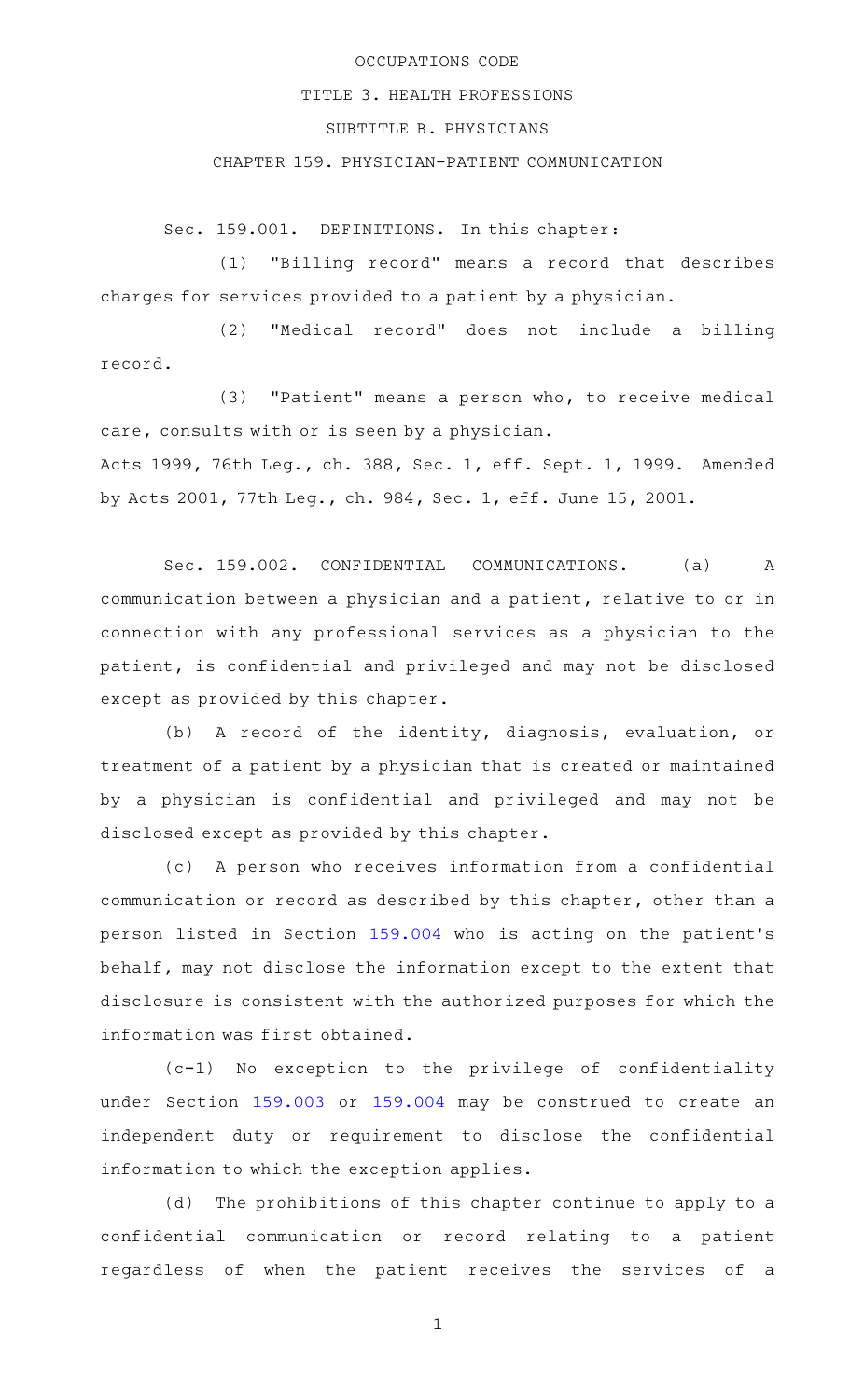physician, except for medical records at least 75 years old that are requested for historical research purposes.

(e) The privilege of confidentiality may be claimed by the patient or by the physician. The physician may claim the privilege of confidentiality only on behalf of the patient. The physician 's authority to claim the privilege is presumed in the absence of evidence to the contrary.

(f) Notwithstanding any other provision of this chapter other than Sections [159.003\(](http://www.statutes.legis.state.tx.us/GetStatute.aspx?Code=OC&Value=159.003)a)(10) and (c), a communication or record that is otherwise confidential and privileged under this section may be disclosed or released by a physician without the patient 's authorization or consent if the disclosure or release is related to a judicial proceeding in which the patient is a party and the disclosure or release is requested under a subpoena issued under:

- (1) the Texas Rules of Civil Procedure;
- (2) the Code of Criminal Procedure; or
- (3) Chapter [121,](http://www.statutes.legis.state.tx.us/GetStatute.aspx?Code=CP&Value=121) Civil Practice and Remedies Code.

(g) Subsection (f) does not prevent a physician from claiming, or otherwise limit the authority of a physician to claim, the privilege of confidentiality on behalf of a patient. Acts 1999, 76th Leg., ch. 388, Sec. 1, eff. Sept. 1, 1999. Amended by:

Acts 2011, 82nd Leg., R.S., Ch. 462 (S.B. [1907](http://www.legis.state.tx.us/tlodocs/82R/billtext/html/SB01907F.HTM)), Sec. 3, eff. September 1, 2011.

Acts 2015, 84th Leg., R.S., Ch. 354 (H.B. [1779](http://www.legis.state.tx.us/tlodocs/84R/billtext/html/HB01779F.HTM)), Sec. 1, eff. September 1, 2015.

Acts 2021, 87th Leg., R.S., Ch. 633 (H.B. [549](http://www.legis.state.tx.us/tlodocs/87R/billtext/html/HB00549F.HTM)), Sec. 3, eff. September 1, 2021.

Sec. 159.003. EXCEPTIONS TO CONFIDENTIALITY IN COURT OR ADMINISTRATIVE PROCEEDINGS. (a) An exception to the privilege of confidentiality in a court or administrative proceeding exists:

(1) in a proceeding brought by a patient against a physician, including:

- (A) a malpractice proceeding; or
- (B) a criminal proceeding or license revocation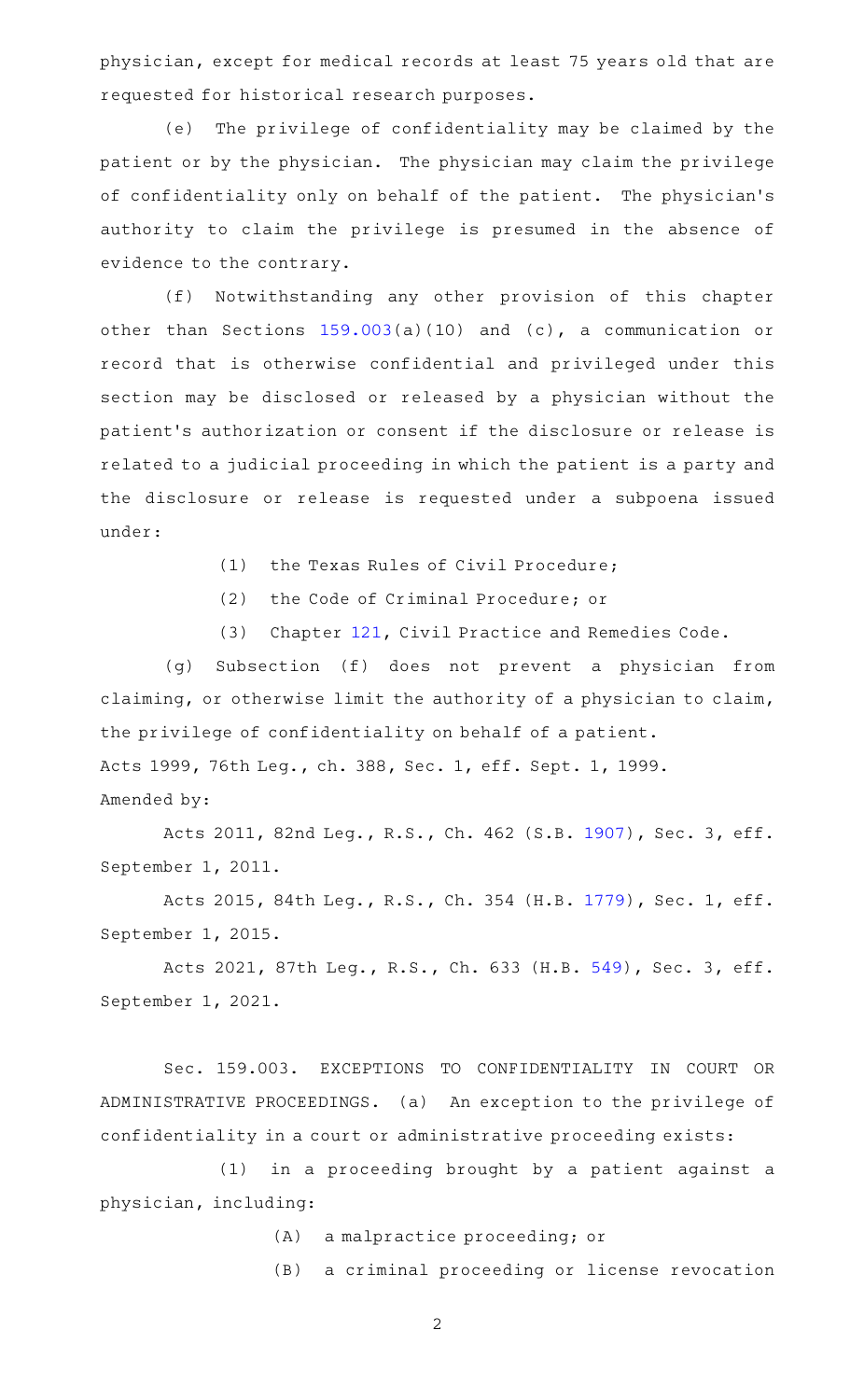proceeding in which the patient is a complaining witness and disclosure is relevant to a claim or defense of the physician;

(2) if the patient or a person authorized to act on the patient 's behalf submits a written consent to the release of confidential information as provided by Section [159.005](http://www.statutes.legis.state.tx.us/GetStatute.aspx?Code=OC&Value=159.005);

(3) in a proceeding to substantiate and collect on a claim for medical services provided to the patient;

 $(4)$  in a civil action or administrative proceeding, if relevant, brought by the patient or a person on the patient 's behalf, if the patient or person is attempting to recover monetary damages for a physical or mental condition including the patient 's death;

(5) in a disciplinary investigation or proceeding conducted under this subtitle, if the board protects the identity of any patient whose billing or medical records are examined other than a patient:

(A) for whom an exception exists under Subdivision (1); or

(B) who has submitted written consent to the release of the billing or medical records as provided by Section [159.005;](http://www.statutes.legis.state.tx.us/GetStatute.aspx?Code=OC&Value=159.005)

(6) in a criminal investigation of a physician in which the board is participating, or assisting in the investigation or proceeding by providing certain billing or medical records obtained from the physician, if the board protects the identity of a patient whose billing or medical records are provided in the investigation or proceeding other than a patient:

(A) for whom an exception exists under Subdivision (1); or

(B) who has submitted written consent to the release of the billing or medical records as provided by Section [159.005;](http://www.statutes.legis.state.tx.us/GetStatute.aspx?Code=OC&Value=159.005)

(7) in an involuntary civil commitment proceeding, proceeding for court-ordered treatment, or probable cause hearing under Chapter [462](http://www.statutes.legis.state.tx.us/GetStatute.aspx?Code=HS&Value=462), [574,](http://www.statutes.legis.state.tx.us/GetStatute.aspx?Code=HS&Value=574) or [593,](http://www.statutes.legis.state.tx.us/GetStatute.aspx?Code=HS&Value=593) Health and Safety Code;

(8) if the patient's physical or mental condition is relevant to the execution of a will;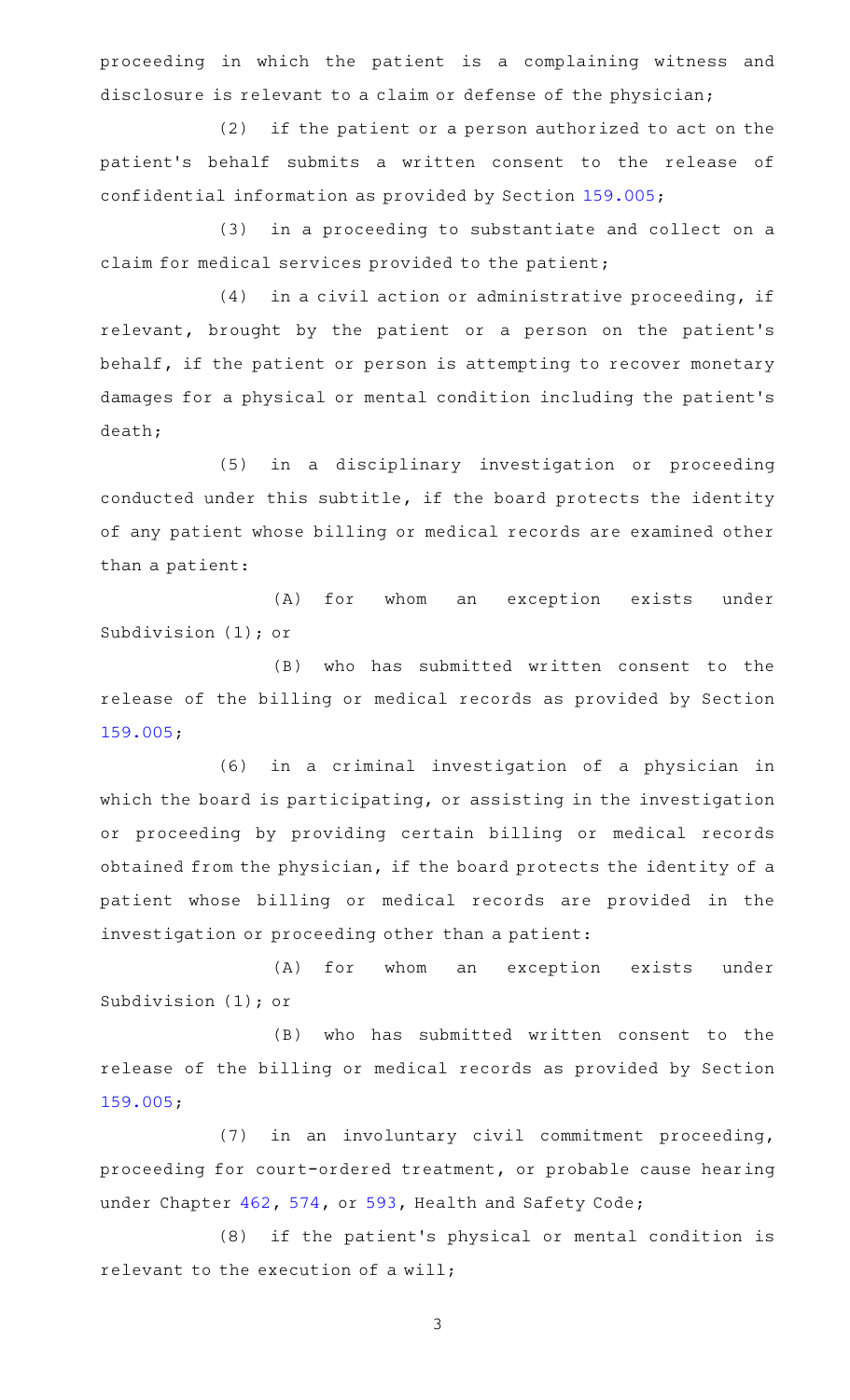(9) if the information is relevant to a proceeding brought under Section [159.009](http://www.statutes.legis.state.tx.us/GetStatute.aspx?Code=OC&Value=159.009);

(10) in a criminal prosecution in which the patient is a victim, witness, or defendant;

(11) to satisfy a request for billing or medical records of a deceased or incompetent person under Section [74.051](http://www.statutes.legis.state.tx.us/GetStatute.aspx?Code=CP&Value=74.051)(e), Civil Practice and Remedies Code; or

 $(12)$  to a court or a party to an action under a court order.

(b) This section does not authorize the release of confidential information to investigate or substantiate criminal charges against a patient.

(c) Records or communications are not discoverable under Subsection (a)(10) until the court in which the prosecution is pending makes an in camera determination as to the relevancy of the records or communications or any portion of the records or communications. That determination does not constitute a determination as to the admissibility of the information. Acts 1999, 76th Leg., ch. 388, Sec. 1, eff. Sept. 1, 1999. Amended by Acts 2001, 77th Leg., ch. 984, Sec. 2, eff. June 15, 2001.

Amended by:

Acts 2005, 79th Leg., Ch. 139 (H.B. [742\)](http://www.legis.state.tx.us/tlodocs/79R/billtext/html/HB00742F.HTM), Sec. 1, eff. September 1, 2005.

Acts 2015, 84th Leg., R.S., Ch. 354 (H.B. [1779](http://www.legis.state.tx.us/tlodocs/84R/billtext/html/HB01779F.HTM)), Sec. 2, eff. September 1, 2015.

Sec. 159.004. EXCEPTIONS TO CONFIDENTIALITY IN OTHER SITUATIONS. (a) An exception to the privilege of confidentiality in a situation other than a court or administrative proceeding, allowing disclosure of confidential information by a physician, exists only with respect to the following:

 $(1)$  a governmental agency, if the disclosure is required or authorized by law;

(2) medical, mental health, or law enforcement personnel, if the physician determines that there is a probability of:

 $(A)$  imminent physical injury to the patient, the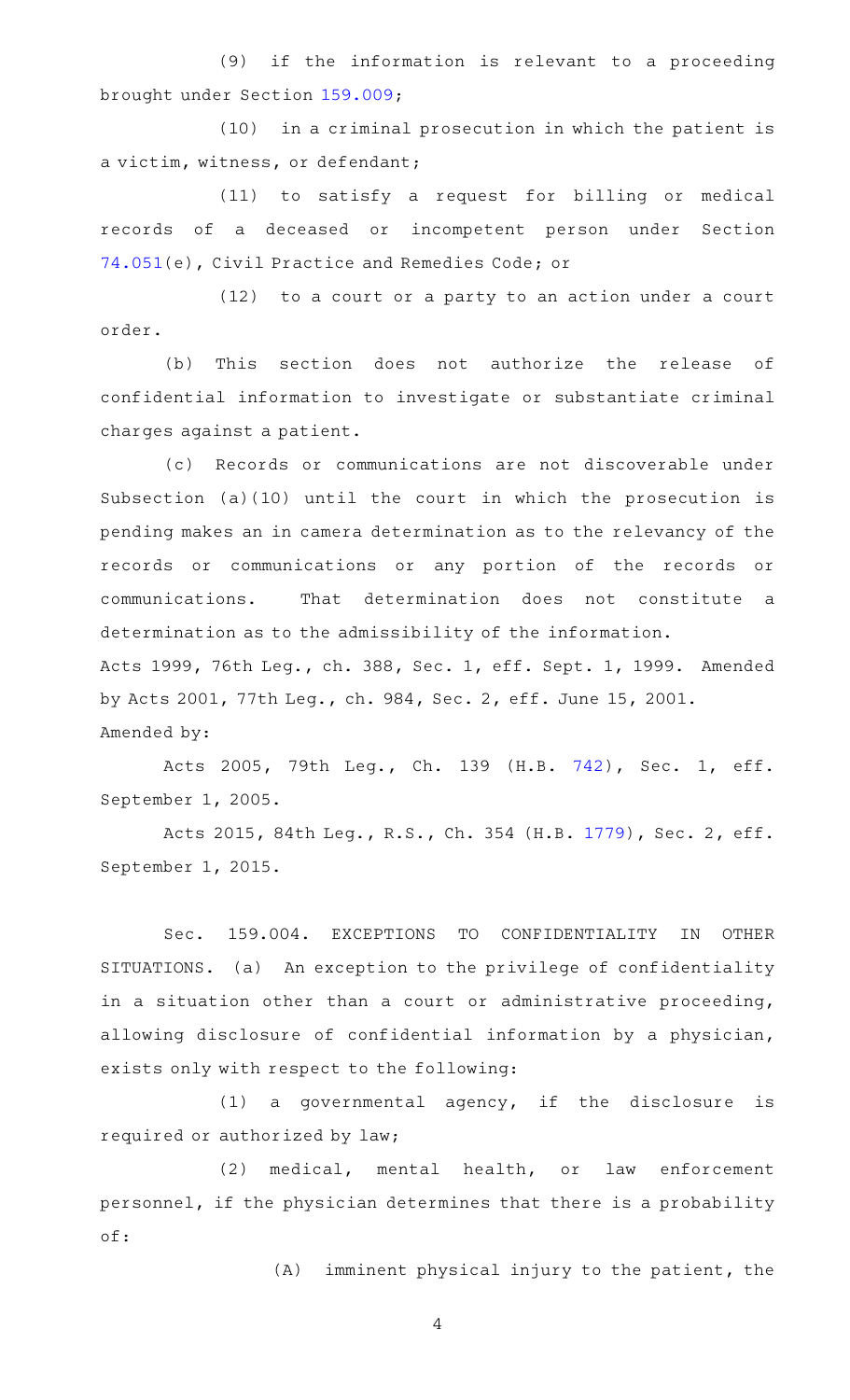physician, or another person; or

(B) immediate mental or emotional injury to the patient;

(3) qualified personnel for research or for a management audit, financial audit, or program evaluation, but the personnel may not directly or indirectly identify a patient in any report of the research, audit, or evaluation or otherwise disclose identity in any manner;

(4) those parts of the medical records reflecting specific services provided if necessary in the collection of fees for medical services provided by a physician, professional association, or other entity qualified to provide or arrange for medical services;

 $(5)$  a person who has consent, as provided by Section [159.005;](http://www.statutes.legis.state.tx.us/GetStatute.aspx?Code=OC&Value=159.005)

(6) a person, corporation, or governmental agency involved in the payment or collection of fees for medical services provided by a physician;

(7) another physician or other personnel acting under the direction of the physician who participate in the diagnosis, evaluation, or treatment of the patient;

(8) an official legislative inquiry regarding state hospitals or state schools, if:

 $(A)$  information or a record that identifies a patient or client is not released for any purpose unless proper consent to the release is given by the patient; and

(B) only records created by the state hospital or school or its employees are included; or

(9) health care personnel of a penal or other custodial institution in which the patient is detained if the disclosure is for the sole purpose of providing health care to the patient.

(b) No civil, criminal, or administrative cause of action exists against a physician for the disclosure of confidential information in accordance with Subsection  $(a)(2)$ . A cause of action brought against a physician for the disclosure of the confidential information must be dismissed with prejudice.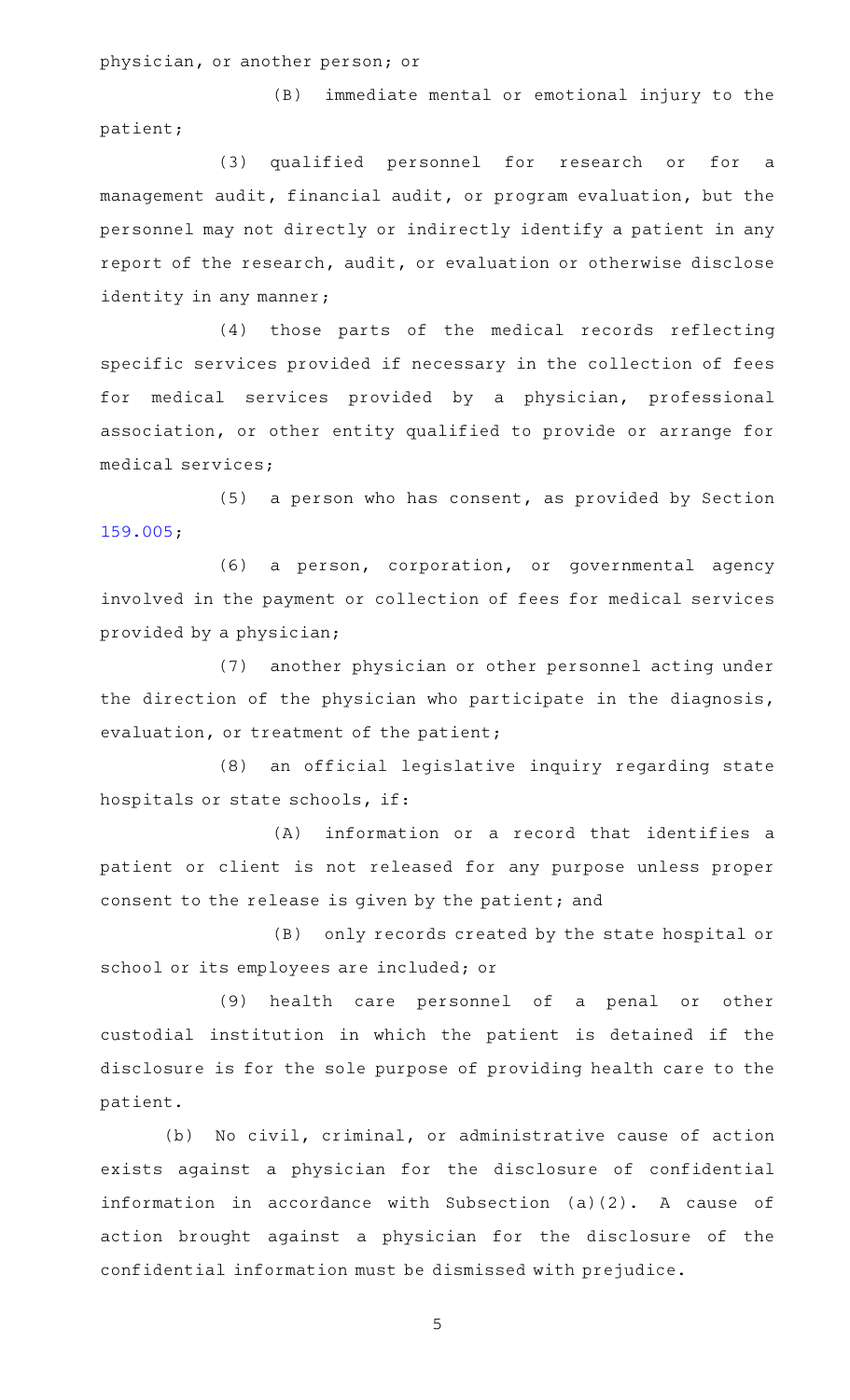Acts 1999, 76th Leg., ch. 388, Sec. 1, eff. Sept. 1, 1999. Amended by Acts 2001, 77th Leg., ch. 984, Sec. 3, eff. June 15, 2001. Amended by:

Acts 2021, 87th Leg., R.S., Ch. 633 (H.B. [549](http://www.legis.state.tx.us/tlodocs/87R/billtext/html/HB00549F.HTM)), Sec. 4, eff. September 1, 2021.

Sec. 159.005. CONSENT FOR RELEASE OF CONFIDENTIAL INFORMATION. (a) Consent for the release of confidential information must be in writing and signed by:

 $(1)$  the patient;

(2) a parent or legal guardian of the patient if the patient is a minor;

(3) a legal guardian of the patient if the patient has been adjudicated incapacitated to manage the patient 's personal affairs;

 $(4)$  an attorney ad litem appointed for the patient, as authorized by:

(A) Subtitle C, Title 7, Health and Safety Code;

(B) Subtitle D, Title 7, Health and Safety Code;

(C) Title 3, Estates Code; or

(D) Chapter [107,](http://www.statutes.legis.state.tx.us/GetStatute.aspx?Code=FA&Value=107) Family Code; or

(5) a personal representative of the patient if the patient is deceased.

 $(b)$  The written consent must specify:

(1) the billing records, medical records, or other information to be covered by the release;

(2) the reasons or purposes for the release; and

(3) the person to whom the information is to be released.

(c) The patient, or other person authorized to consent, is entitled to withdraw the consent to the release of any information. Withdrawal of consent does not affect any information disclosed before the written notice of the withdrawal.

(d) A patient may not bring an action against a physician for a disclosure made by the physician in good faith reliance on an authorized consent if the physician did not have written notice that the authorization was revoked.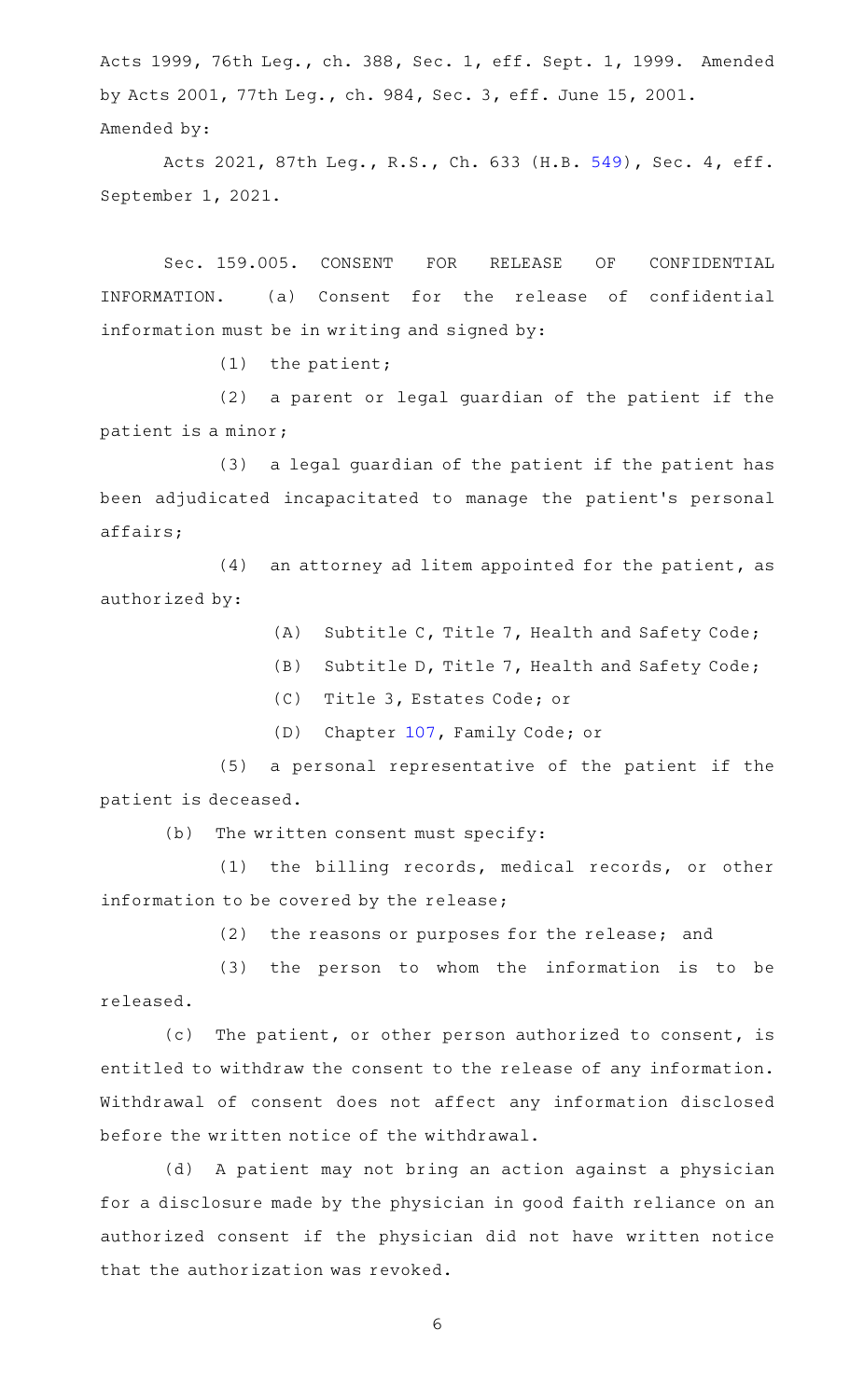(e) A person who receives information made confidential by this subtitle may disclose the information only to the extent consistent with the authorized purposes for which consent to release the information is obtained.

Acts 1999, 76th Leg., ch. 388, Sec. 1, eff. Sept. 1, 1999. Amended by Acts 2001, 77th Leg., ch. 984, Sec. 4, eff. June 15, 2001. Amended by:

Acts 2017, 85th Leg., R.S., Ch. 324 (S.B. [1488\)](http://www.legis.state.tx.us/tlodocs/85R/billtext/html/SB01488F.HTM), Sec. 22.052, eff. September 1, 2017.

Sec. 159.006. INFORMATION FURNISHED BY PHYSICIAN. (a) Unless the physician determines that access to the information would be harmful to the physical, mental, or emotional health of the patient, a physician who receives a written consent for release of information as provided by Section [159.005](http://www.statutes.legis.state.tx.us/GetStatute.aspx?Code=OC&Value=159.005) shall furnish copies of the requested billing or medical records, or a summary or narrative of the records, including records received from a physician or other health care provider involved in the care or treatment of the patient.

(b) The physician may delete confidential information about another patient or a family member of the patient who has not consented to the release.

(c) In accordance with Section [159.005,](http://www.statutes.legis.state.tx.us/GetStatute.aspx?Code=OC&Value=159.005) on receipt of a written request by a subsequent or consulting physician of a patient of the requested physician, the requested physician shall furnish a copy of the complete billing or medical records of the patient to the subsequent or consulting physician. The duty to provide billing or medical records to a subsequent or consulting physician may not be nullified by contract.

(d) A physician shall provide the information requested under this section not later than the 15th business day after the date of receipt of the written consent for release under Subsection (a) or the written request under Subsection (c).

(e) If the physician denies the request, in whole or in part, the physician shall:

 $(1)$  furnish the patient with a written statement, signed and dated, providing the reason for the denial; and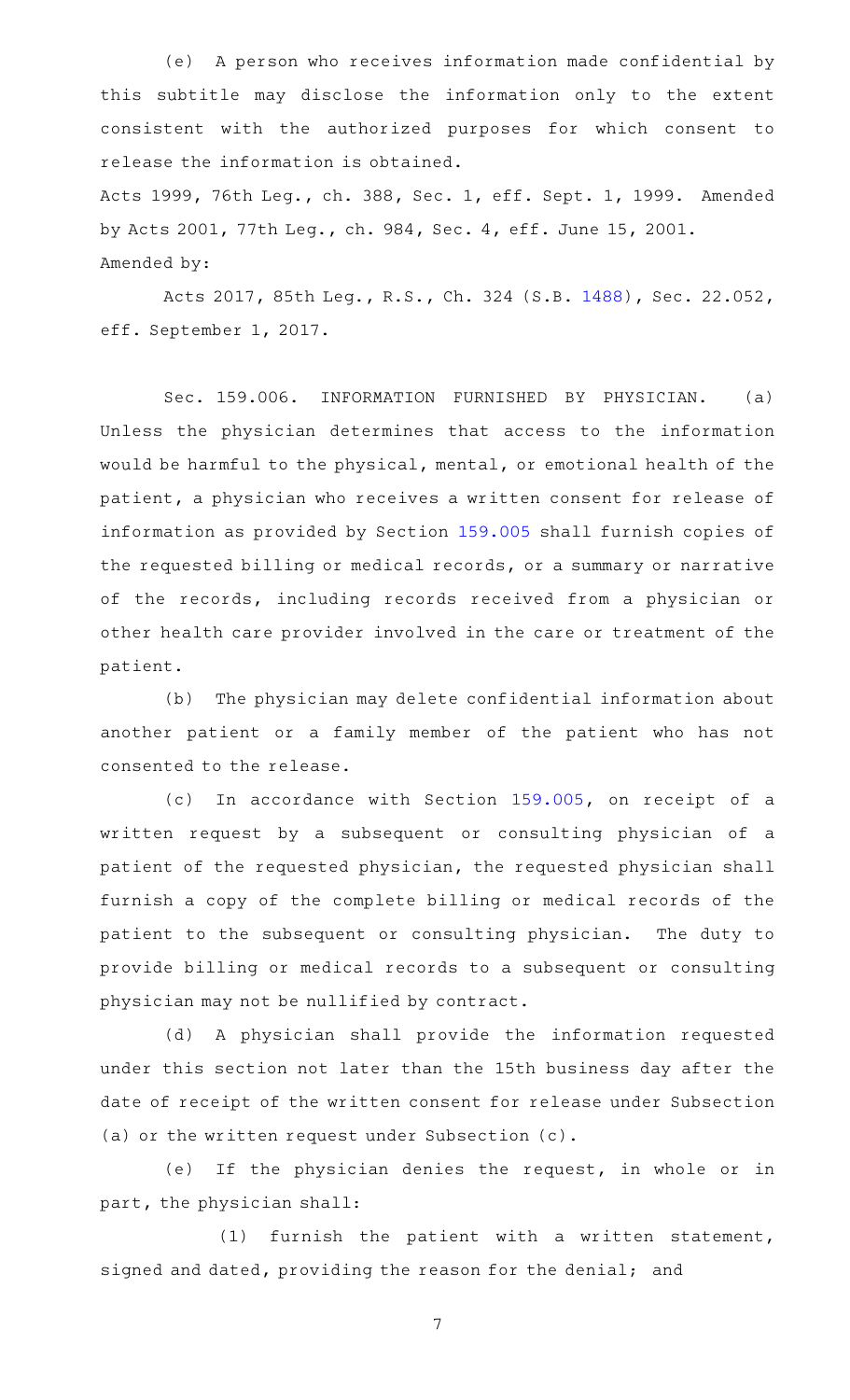(2) place a copy of the statement denying the request in the patient 's:

(A) billing records, if the request was for billing records; or

(B) medical records, if the request was for medical records. Acts 1999, 76th Leg., ch. 388, Sec. 1, eff. Sept. 1, 1999. Amended

by Acts 2001, 77th Leg., ch. 984, Sec. 5, eff. June 15, 2001.

Sec. 159.0061. APPOINTMENT OF CUSTODIAN OF PHYSICIAN'S RECORDS. (a) The board by rule shall establish conditions under which the board may temporarily or permanently appoint a person as a custodian of a physician 's billing or medical records. In adopting rules under this section, the board shall consider the death of a physician, the mental or physical incapacitation of a physician, and the abandonment of billing or medical records by a physician.

(b) The rules adopted under this section must provide for:

(1) the release of the billing or medical records by an appointed custodian in compliance with this chapter; and

(2) a fee charged by the appointed custodian that is in addition to the copying fee governed by Section [159.008](http://www.statutes.legis.state.tx.us/GetStatute.aspx?Code=OC&Value=159.008). Added by Acts 2001, 77th Leg., ch. 984, Sec. 6, eff. June 15, 2001.

Sec. 159.007. MEDIUM BY WHICH INFORMATION IS PROVIDED. A person who is authorized to provide a copy of a record or a summary or narrative of the record to another person under this chapter may provide the copy, summary, or narrative on paper or using any other appropriate medium to which the person who is to provide and the person who is to receive the copy, summary, or narrative agree. Acts 1999, 76th Leg., ch. 388, Sec. 1, eff. Sept. 1, 1999.

Sec. 159.008. PHYSICIAN FEES FOR INFORMATION. (a) Except as provided by Subsection (b), a physician:

(1) may charge a reasonable fee, as prescribed by board rule, for copying billing or medical records; and

(2) is not required to permit examination or copying of the records until the fee is paid unless there is a medical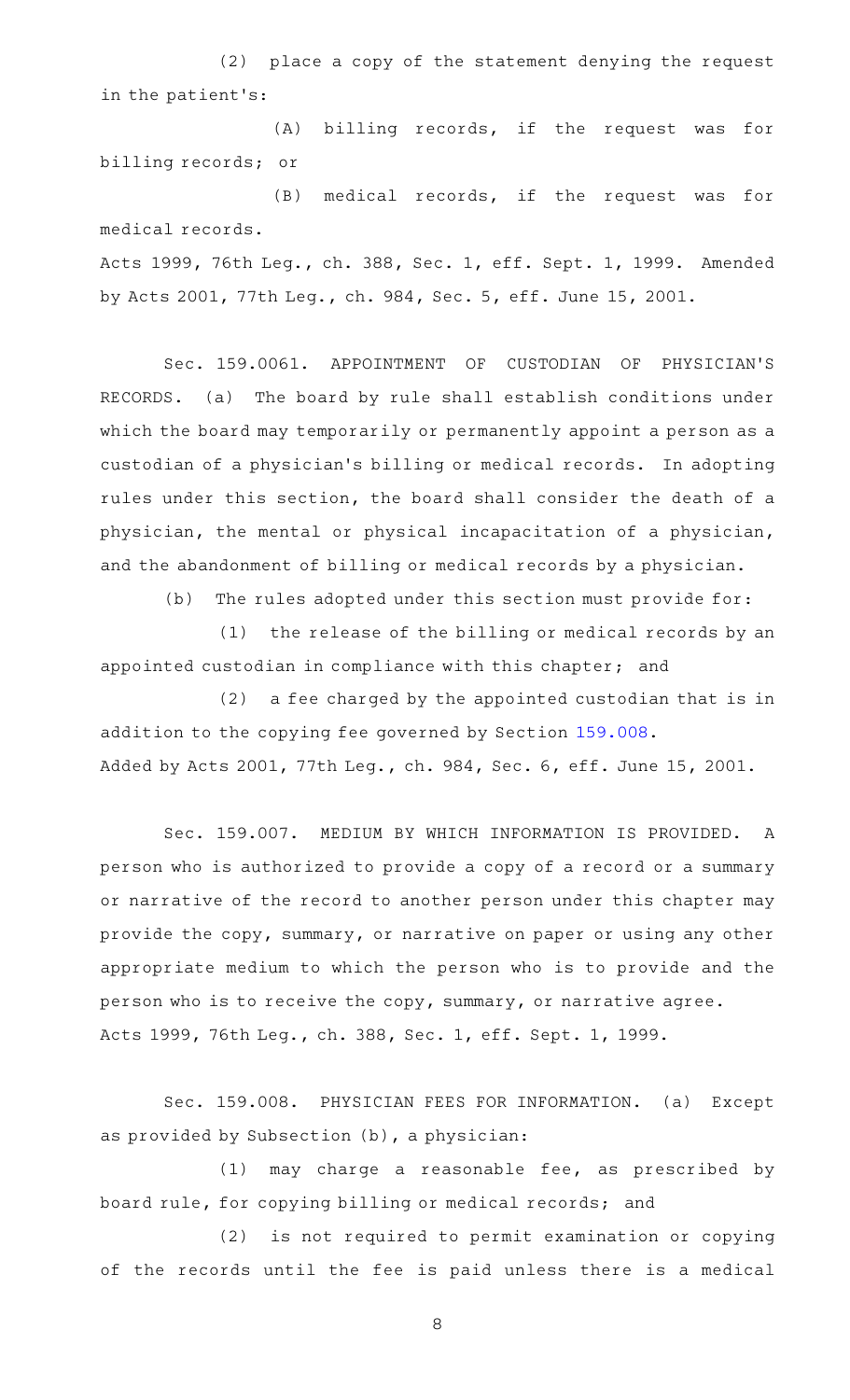emergency.

(b) A physician may not charge a fee for copying billing or medical records under Subsection (a) to the extent the fee is prohibited under Subchapter [M](http://www.statutes.legis.state.tx.us/GetStatute.aspx?Code=HS&Value=161.201), Chapter [161](http://www.statutes.legis.state.tx.us/GetStatute.aspx?Code=HS&Value=161), Health and Safety Code. Acts 1999, 76th Leg., ch. 388, Sec. 1, eff. Sept. 1, 1999. Amended by Acts 2001, 77th Leg., ch. 984, Sec. 7, eff. June 15, 2001.

Sec. 159.009. INJUNCTION; CAUSE OF ACTION FOR UNAUTHORIZED RELEASE OF CONFIDENTIAL INFORMATION. (a) A person aggrieved by a violation of this chapter relating to the unauthorized release of confidential and privileged communications may petition the district court of the county in which the person resides, or in the case of a nonresident of the state, the district court of Travis County, for appropriate injunctive relief. The petition takes precedence over all civil matters on the docketed court except those matters to which equal precedence on the docket is granted by law.

(b) The aggrieved person may prove a cause of action for civil damages.

Acts 1999, 76th Leg., ch. 388, Sec. 1, eff. Sept. 1, 1999.

Sec. 159.010. NOTICE OF BENEFITS UNDER STATE CHILD HEALTH PLAN. A physician who provides Medicaid health care services to a pregnant woman shall inform the woman of the health benefits for which the woman or the woman 's child may be eligible under the state child health plan under Chapter [62](http://www.statutes.legis.state.tx.us/GetStatute.aspx?Code=HS&Value=62), Health and Safety Code. Added by Acts 2005, 79th Leg., Ch. 349 (S.B. [1188](http://www.legis.state.tx.us/tlodocs/79R/billtext/html/SB01188F.HTM)), Sec. 24, eff. September 1, 2005.

Sec. 159.011. INFORMATION ABOUT EMBRYO DONATION. (a) In this section:

(1) "Assisted reproduction" has the meaning assigned by Section [160.102,](http://www.statutes.legis.state.tx.us/GetStatute.aspx?Code=FA&Value=160.102) Family Code.

(2) "Embryo donation" means the act of transferring to another person a human embryo for implantation in any person who is not a genetic parent of the human embryo or the spouse of a genetic parent of the human embryo.